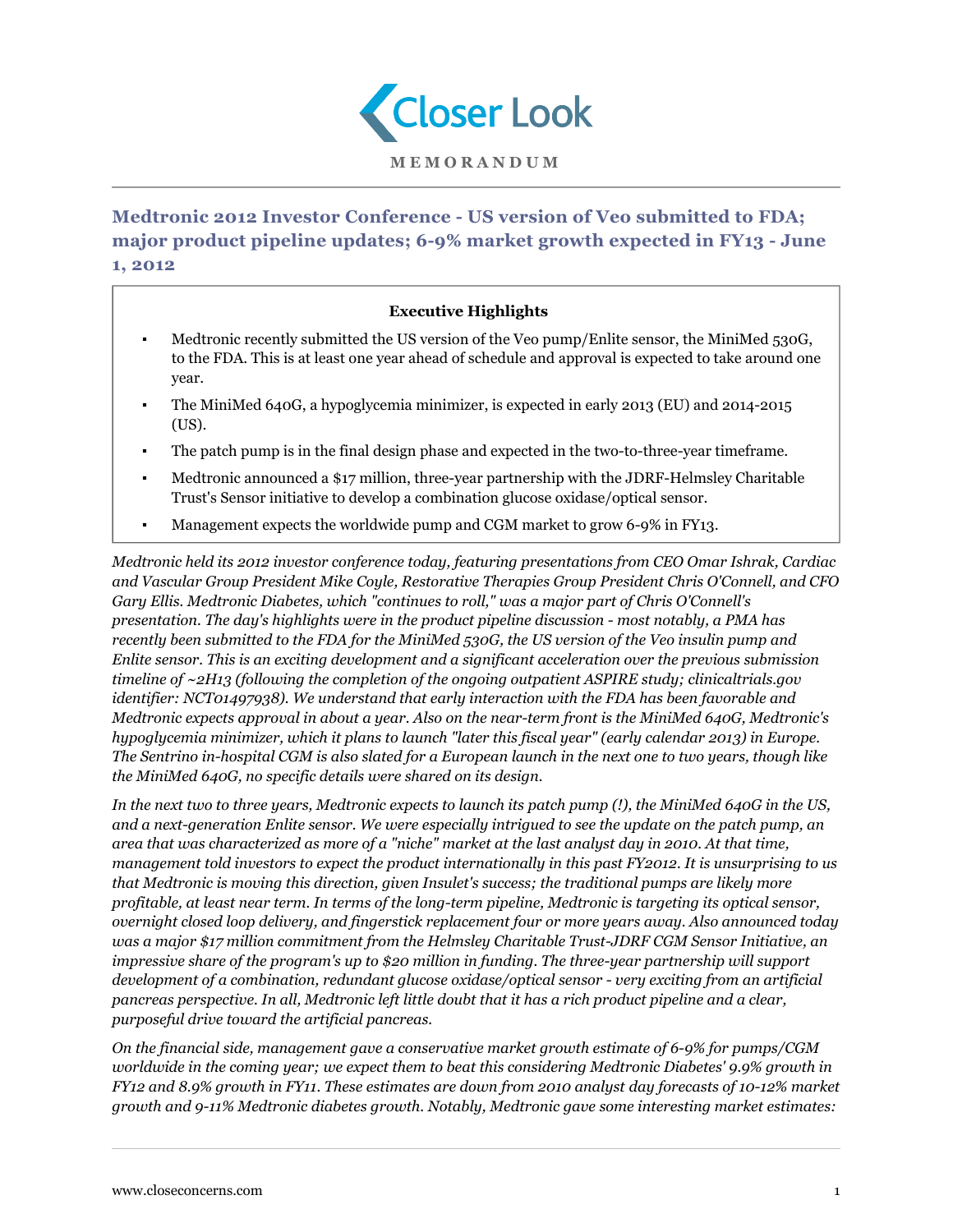1) there are 11 million patients around the world that have access to and could use a pump and/or  $CGM; 2)$ current global penetration is 18% in type 1s for pumps, 1% in type 2s on pumps, and <1% for CGM; and 3) *Medtronic's pump/CGM market share is ~ 65%. Unlike 2010, management did not give a breakout of pump* and CGM revenues and growth rates. Based on an unlabeled graphic, we estimate the revenue split at  $\sim$ 85% *pumps and ~15% CGM in FY12.*

## **FINANCIALS**

▪ **Medtronic estimates the total** *worldwide* **pump and CGM market size in the recently completed FY12 was \$2.2 billion, expected to grow 6-9% in the coming fiscal year (FY13).** We expect Medtronic will achieve growth in this range, as FY12 growth in diabetes was 9.9% and FY11 growth was 8.9% - US growth last quarter was just 4%, and the US slower growth is likely driving the lower estimates overall. The international business has driven pump growth in the past two years, with year-over-year growth in the 10-20% range compared to  $\sim$ 5-7% growth in the US (see table below).

| <b>Year-over-Year Growth</b> |             |       |  |  |
|------------------------------|-------------|-------|--|--|
|                              | <b>FY11</b> | FY12  |  |  |
| Worldwide                    | 8.9%        | 9.9%  |  |  |
| US                           | 6.5%        | 4.9%  |  |  |
| Intl                         | 13.3%       | 18.8% |  |  |

- **For comparison, the 2010 analyst day forecasted 10-12% market growth (9-11% Medtronic diabetes growth) in the following year (FY11), while this year's analyst day projected a lower 6-9% market growth for the coming year (FY13).** As noted in the table above, FY11 growth of 8.9% fell slightly short of 2010 analyst day expectations. We note that the 6-9% growth figure given today was the highest expected FY13 growth rate in Medtronic's restorative therapies group (Spine: flat growth; Neuro: 5-7%; Surgical Tech: 5-7%), although Diabetes had the smallest FY12 market size (Spine: \$9.7 billion; Neuro: \$2.4 billion; Surgical Tech: \$5.2 billion; Diabetes: \$2.2 billion)
- **Management noted it has a 65% worldwide share in pumps and CGM -** this is the same figure we heard at the last analyst day in 2010 (see our report at [http://www.closeconcerns.com/](/knowledgebase/r/7fb135a5) [knowledgebase/r/7fb135a5](/knowledgebase/r/7fb135a5)). "We now have higher market share today in our diabetes business than we did even 10 years ago, when we acquired MiniMed," said management. This was characterized as an "impressive achievement" given all the market entrants, though of course none has nearly the installed base and scale of Medtronic. We wonder how Medtronic's US share number differs from the worldwide figure - we would expect it is slightly lower considering the greater US presence of Insulet, Animas, and Dexcom.
- **Worldwide, Medtronic estimates that there are a total of 11 million patients who have access to and could use a pump, CGM, or integrated system.** Medtronic's definition of "access" isn't completely clear - we're not sure if this means the product is distributed/sold in a particular market or if the term also means that patients must be reimbursed for it. Nevertheless, this market is certainly significantly underpenetrated, especially in type 2s and CGM as noted in the table below.

| <b>Accessible Prevalence</b> | <b>Industry Penetration</b> |
|------------------------------|-----------------------------|
|                              |                             |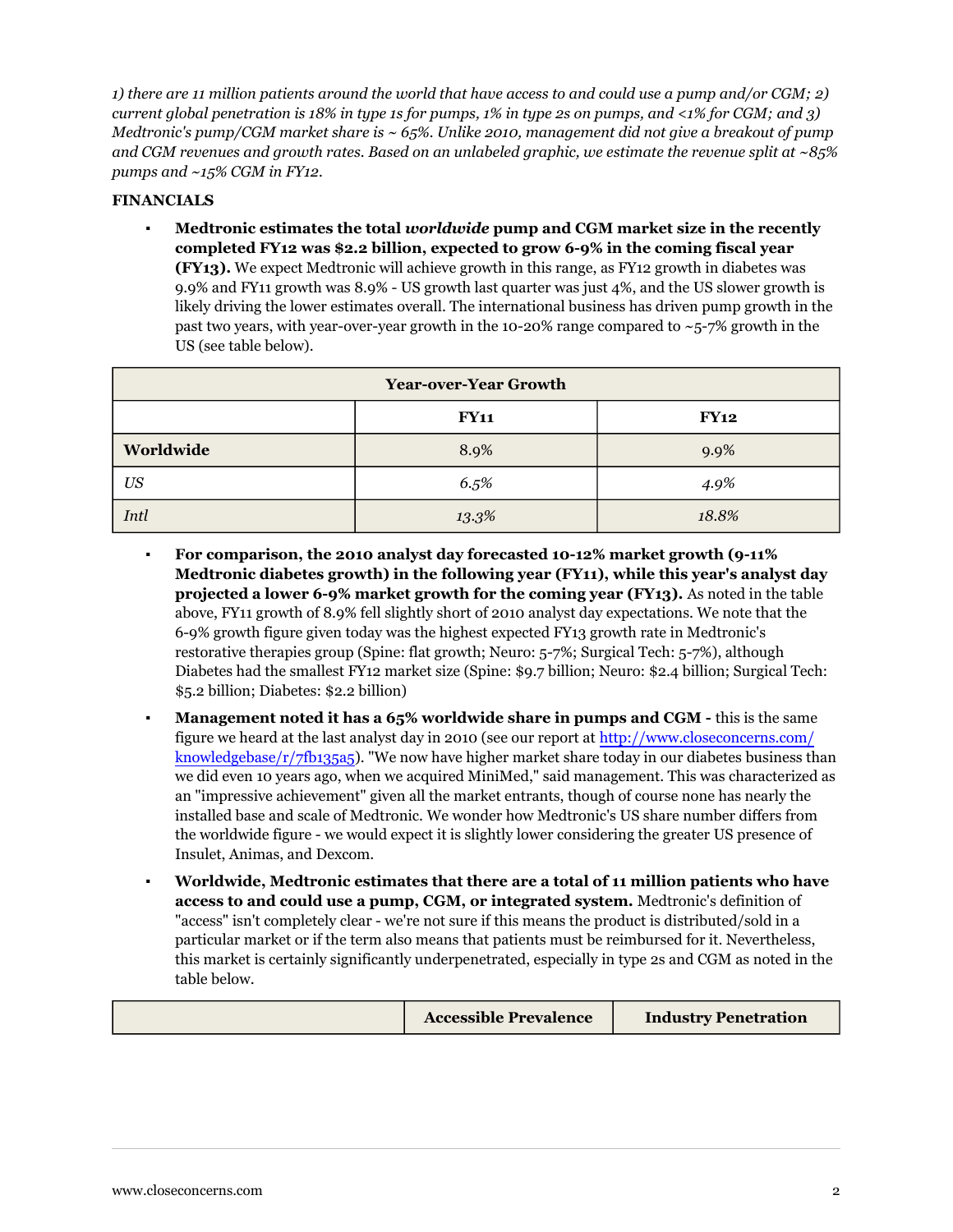| Type 1: Pumps                 |            | 18%    |
|-------------------------------|------------|--------|
| <b>Advanced Type 2: Pumps</b> | 11 million | $1\%$  |
| <b>CGM</b>                    |            | $<$ 1% |

- **This is the first time we've heard these figures and found them quite interesting, especially the 1% of advanced type 2s on pumps around the world. This estimate sounds high, although we note that it wasn't obvious if this means 1% of type 2 patients on insulin or overall - we assume it means on insulin.** This is certainly and area of significant upside for Medtronic, and we look forward to results from Medtronic's ongoing OpT2mise trial - the study has improved upon earlier trials by testing the benefit of pumps in MDI failures (A1cs of 8- 12%), and results will hopefully be published in 2013 or 2014. We would be very interested to know pump and CGM accessible prevalence and penetration numbers for the US (not disclosed by Medtronic). At the recent Clinical Diabetes Technology Meeting (see page 21 of our report at [http://www.closeconcerns.com/](/knowledgebase/r/703bfc41) [knowledgebase/r/703bfc41\)](/knowledgebase/r/703bfc41), Dr. Bruce Bode estimated that there are between 50,000 and 100,000 type 2 pumpers in the US. There are nearly 150 type 2 pumpers in Close Concerns'  $dQ&A$  database - for more information and analysis on this group, contact [richard.wood@d](mailto:richard.wood@d-qa.com)[qa.com](mailto:richard.wood@d-qa.com). This total of nearly 150 is up from fewer than 40 a couple of years ago.
- **Medtronic did not break out or give separate growth rates for pumps or CGM; we estimate the FY12 revenue split at 85% pumps and 15% CGM** (extrapolated from a graph on slide #26 in Chris O'Connell's presentation). Since FY08, this represents a 10% CAGR. By geography, we noted in Medtronic F4Q12 (see our report at [http://www.closeconcerns.com/](/knowledgebase/r/703bfc41) [knowledgebase/r/703bfc41\)](/knowledgebase/r/703bfc41) that over the last three years, the fraction of Medtronic Diabetes' total revenues from its international business has been on a steady upward trend, growing from under 34% in FY09 to nearly 39% in FY12. The analyst day presentation also showed an unlabeled graph breaking down diabetes revenue by areas of the world; we estimate Western Europe occupies the majority share (~two-thirds of international revenue), with a tiny sliver for emerging markets and a slightly larger sliver for rest of world.

## **PRODUCT PIPELINE**

▪ **Notably, Medtronic gave timelines on its diabetes product pipeline (see table below) over the next five years and beyond.** The MiniMed 530G insulin pump is the US version of the Veo with low glucose suspend and the Enlite sensor. We learned today that Medtronic recently submitted the PMA to the FDA and it expects approval in approximately one year - this was a major surprise and represents a major positive for Medtronic. The MiniMed 640G is a new insulin pump with predictive low glucose management (i.e., the Veo with predictive low glucose suspend) and is expected to launch late this fiscal year (May 2012-May 2013). No details were shared on the Sentrino in-Hospital CGM. For more details on each product, see bullets below the table.

| <b>Near-Term Current (FY13)-</b><br><b>FY14</b> | Mid-Term FY15-FY16          | Long-Term $FY17+$              |
|-------------------------------------------------|-----------------------------|--------------------------------|
| Medtronic MiniMed 530G (US)                     | Medtronic MiniMed 640G (US) | <b>Optical Sensor</b>          |
| Medtronic MiniMed 640G (EU)                     | Next-Gen Enlite             | Overnight Closed Loop          |
| Sentrino Hospital CGM (EU)                      | Patch Pump                  | <b>Fingerstick Replacement</b> |

▪ **Medtronic has recently filed the PMA for the MiniMed 530G with the FDA and expects it will take about one year to secure approval ("…typically what things are talking these days").** This is the US version of the Veo low glucose suspend (LGS) insulin pump and includes the Enlite CGM sensor. The submission includes data from the in-clinic ASPIRE study and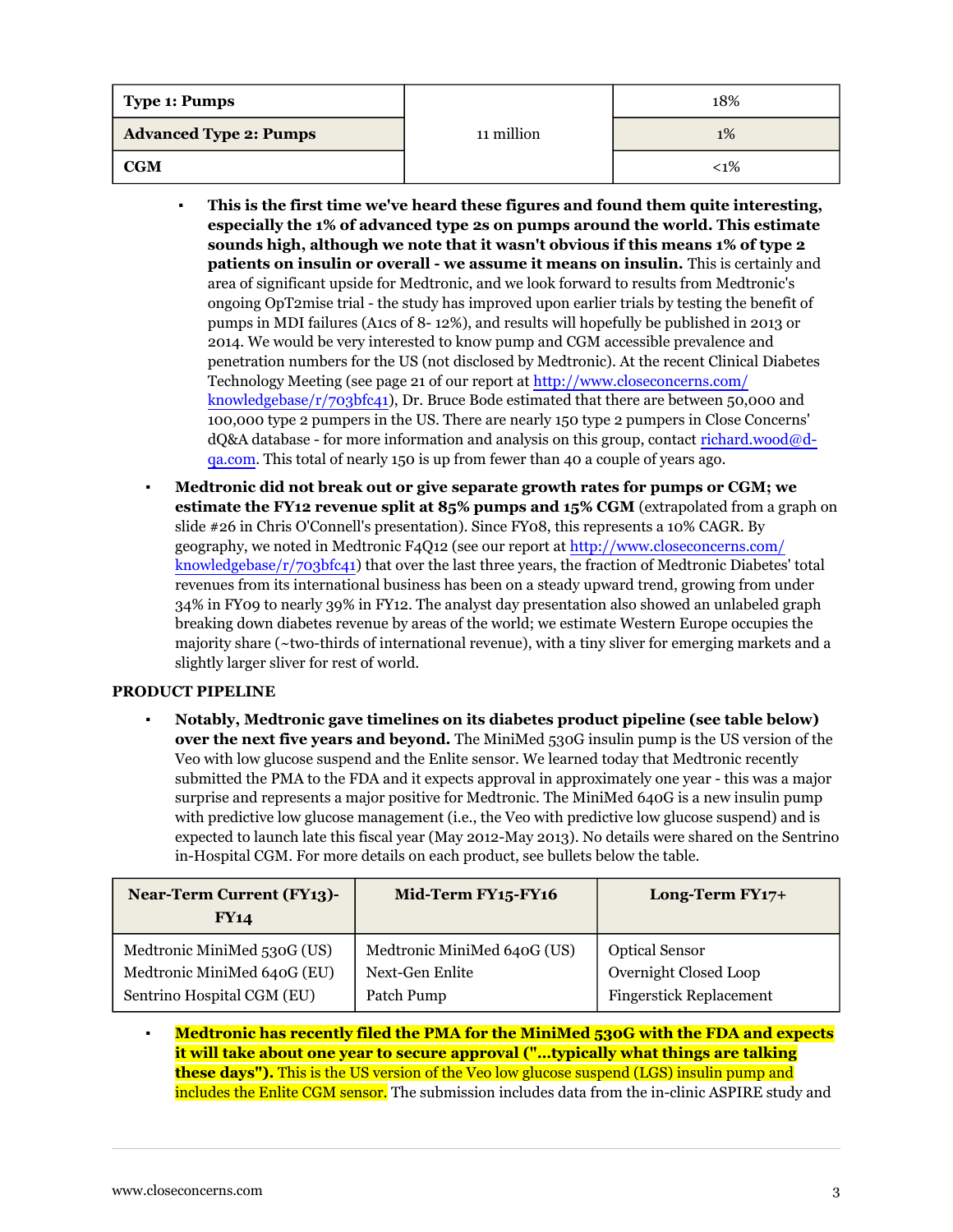the six-day study of the Enlite sensor. We previously anticipated that Medtronic would need to complete the in-home ASPIRE study (clinicaltrials.gov identifier: NCT01497938) prior to a PMA submission (this is currently slated to conclude in June 2013). The fact that Medtronic has now submitted the device represents a much-accelerated timeline and is very exciting news considering the regulatory delays that have hampered this product for three- plus years in the US. We understand that Medtronic has been encouraged by interaction with the FDA.

- **Notably, when the Veo was launched internationally, it doubled Medtronic's growth rate in insulin pumps and CGM.** Prior to the launch of the Veo insulin pump, average international revenue growth in pumps over the prior four quarters was 10%, compared to 20% post-launch (albeit presumably from a low base). At the same time, CGM growth more than doubled from  $\sim$ 20% to 49% with the launch of the Enlite sensor. Management credited the internationally available Veo and Enlite as current drivers of the diabetes business and the "next big catalyst" in the US business.
- **As a reminder, the in-clinic study of the US version of the Veo, presented at ATTD 2012, demonstrated a 19% reduction in the duration and severity of hypoglycemia** (see page 11 of our report at [http://www.closeconcerns.com/](/knowledgebase/r/5c03a58a) [knowledgebase/r/5c03a58a](/knowledgebase/r/5c03a58a)). The complicated study protocol was designed to determine if LGS activation in adults could mitigate exercise-induced hypoglycemia without causing rebound hyperglycemia. The answer turned out to be a resounding yes: LGS activation was associated with statistically significantly shorter duration of hypoglycemia, significantly higher mean blood glucose nadir, and no evidence of subsequent hyperglycemia. The study was also published in *Diabetes Technology and Therapeutics* in March (Garg et al.). The pump used in the study suspended insulin delivery when the sensor crossed a pre-set threshold at 70 mg/dl. Given the differences between patients and daily life circumstances (e.g., at summer camp playing sports might warrant a higher suspend threshold), we hope the FDA gives the power to patients and/or HCPs to manually set the low glucose suspend threshold.
- **The Medtronic MiniMed 640G is the second step in the path to an artificial pancreas, what Medtronic is calling "predictive low glucose management" (i.e., a hypoglycemia minimizer).** Management plans to launch the pump "later this fiscal year" (early calendar 2013) in Europe and in two to three years in the US. No specific details were shared on the pump's hardware design or features, although we may have some clues from Dr. Thomas Danne's (Kinder- und Jugendkrankenhaus Auf der Bult, Hannover, Germany) recent talk at ATTD (see page six of our report at [http://www.closeconcerns.com/knowledgebase/r/aa724a9a](/knowledgebase/r/aa724a9a)).
	- **At ATTD 2012, Dr. Thomas Danne previewed the Predictive Low Glucose Management in Realtime Sensing Insulin Pump Therapy (PILGRIM) study.** Results of this trial are expected at next year's ATTD in Paris. We are not sure if this study will use the MiniMed 640G pump or not, though we note that Dr. Danne was previously involved in a study of the Veo (see page 65 of our ADA 2011 report at [https://closeconcerns.box.net/shared/dz9hr6m94mu0ehsteybc\)](https://closeconcerns.box.net/shared/dz9hr6m94mu0ehsteybc). At this past ATTD, Dr. Danne showed a picture of the hardware that will be used in the study: similar to the Medtronic closed-loop device that Dr. Michael Kremliovsky (Medtronic, Sylmar, CA) presented at last year's Diabetes Technology Meeting (see our DTM 2011 report at [http://www.closeconcerns.com/knowledgebase/r/5f40a09f\)](/knowledgebase/r/5f40a09f), the system included a Medtronic pump, a sensor with the MiniLink transmitter (Dr. Danne's picture at ATTD showed only one sensor/transmitter; the system Dr. Kremliovsky presented at DTM uses two), a proprietary translator that converts Medtronic's communication frequency to Bluetooth, and a Blackberry to run the predictive algorithms. The user interface for the suspension threshold looked quite simple - Dr. Danne showed a menu with just two options, prediction horizon and suspend threshold (e.g., for a prediction horizon of 30 minutes and suspend threshold of 60 mg/dl, the system will suspend insulin delivery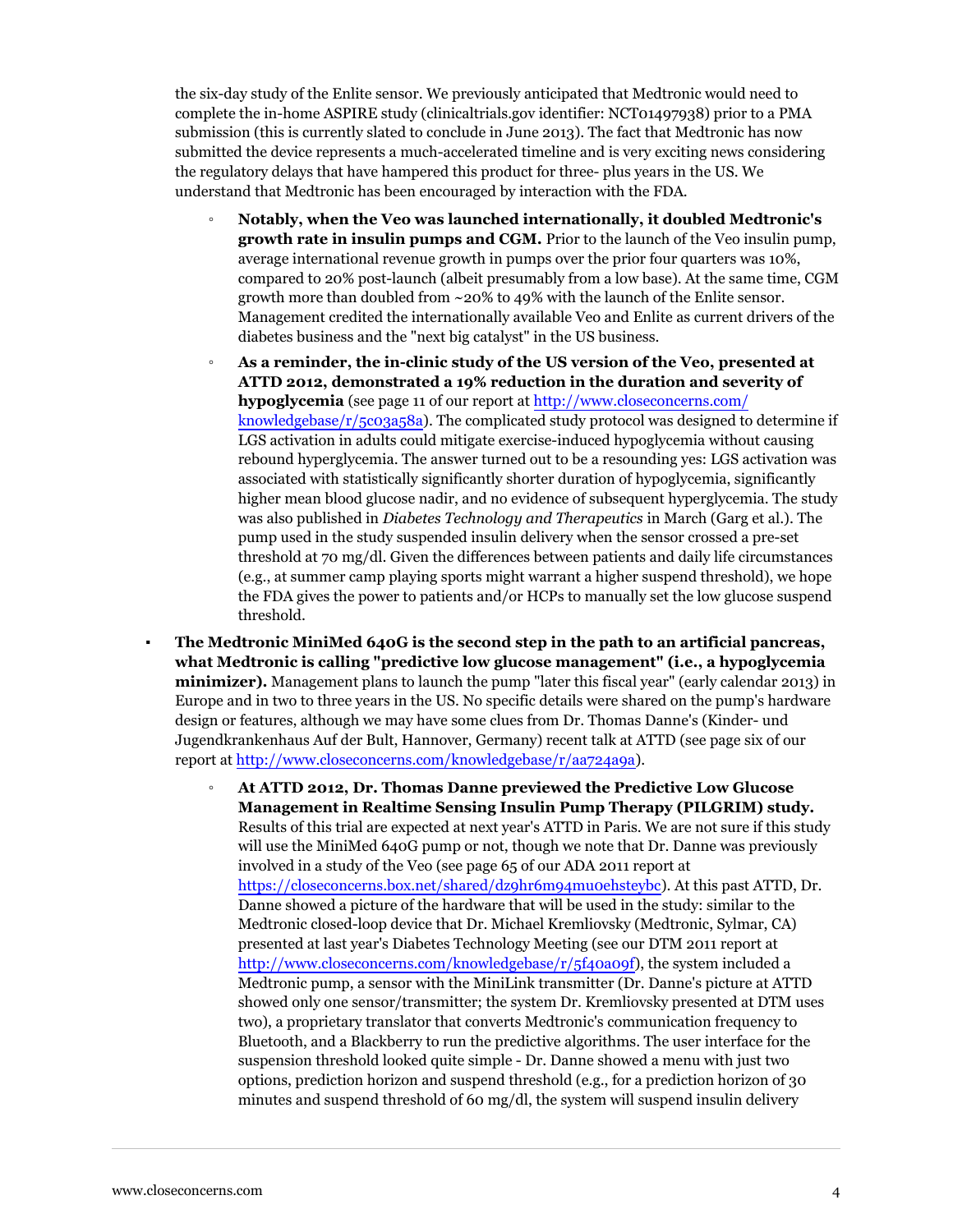whenever it thinks the patient is within half an hour of dropping below 60 mg/dl). It's of course impossible to say whether this is what the final commercial version of the MiniMed 640G will look like - we are very curious on this front.

- **On May 24, Medtronic changed the status of the pivotal study of the six-day Enlite sensor (clinicaltrials.gov identifier NCT01464346) to "completed."** As noted above, this next-gen sensor will be part of the MiniMed 530G pump in the US. Management emphasized the "enormous difference" the product has made internationally, similar to comments made in the recent F4Q12 call (see our report at [http://www.closeconcerns.com/knowledgebase/r/703bfc41](/knowledgebase/r/703bfc41)). As a reminder, the Enlite is 69% smaller by volume and 38% shorter in length relative to the Sof-Sensor - from our European correspondents (see the diaTribe Test Drive), we understand this makes a major difference. This will be a positive for the CGM market as a whole.
	- **Competitively speaking, we expect Dexcom's Gen 4 to be on the market before Medtronic's Enlite: (**1) the Enlite PMA submission came a couple months after Dexcom's Gen 4 sensor submission (see Dexcom 1Q12 at [http://www.closeconcerns.com/](/knowledgebase/r/109d0417) [knowledgebase/r/109d0417](/knowledgebase/r/109d0417)) and (2) the Enlite sensor submission is part of the MiniMed 530G integrated pump submission, which we expect is subject to a tougher regulatory bar (i.e., more back and forth with the FDA and a longer approval window).
	- **Looking to next-gen sensors integrated into insulin pumps, we expect the Animas Vibe and Insulet OmniPod (both with Dexcom's Gen 4) will come to market around the same time as the MiniMed 530G with the Enlite.** Dexcom 1Q12 noted that the submission timeline for these products is on hold - given the FDA's speediness, the worry is a PMA supplement might unnecessarily delay the Gen 4 PMA review. Dexcom management will provide an update on the timeline for the integrated pumps in the next quarterly call. Assuming Dexcom secures FDA approval for the Gen 4 around the end of 2012, this would put the integrated pumps on track for approval sometime in 1H13 by our back-of-the-envelope math. This is right around the time the MiniMed 530G would be approved, assuming all goes well with FDA (a fairly big 'if' considering the last few years of negotiations). It will be interesting to see how this affects demand - presumably there will be major improvements on the G4 sensor, although we also believe from a safety perspective, a number of patients may opt for the LGS, even if they prefer the Dexcom G4 sensor in other respects. Currently, a non-insignificant percentage of Medtronic pumpers in our dQ&A patient panel (contact richard.wood@dqa.com for details) use the Dexcom CGM, and presumably these could be the first patients to move back, though such movement is difficult to estimate.
- **Management is "excited" about the patch pump and "looking forward to making it a bigger play" - th**e product is currently in the final design and review phase. This decision represents a departure from comments made in the 2010 analyst day, which noted a delay in the product's timeline and characterized the patch pump market as "much more of a niche market and smaller than originally anticipated." The slide showing Medtronic's patch pump (slide #26 in Chris O'Connell's presentation) displayed a flat, iPhone-shaped controller with quad-directional navigation (up, down, left, right). The patch pump itself looks somewhat larger than Insulet's second-generation OmniPod, though it's tough to get a sense of scale and context from the slide. Introduction of this product should drive the pump market overall.
- **Medtronic is actively developing an in-hospital CGM, Sentrino, which is expected to launch in Europe in the next one to two years.** No details were shared on the device's accuracy or design. The in-hospital CGM field has winnowed in recent years, but it still includes Dexcom/Edwards (on schedule to receive the CE mark in 2H12; see Edwards 1Q12 at [http://www.closeconcerns.com/knowledgebase/r/d526b964\)](/knowledgebase/r/d526b964), Echo Therapeutics (an oral presentation [7-OR] on Day #1 of ADA 2012), Dipylon Medical, OptiScan, GluMetrics, and others. The FDA recently announced that it will hold a public meeting on June 25, 2012 to discuss the clinical study design and performance metrics for in-hospital glucose sensors. The Agency will be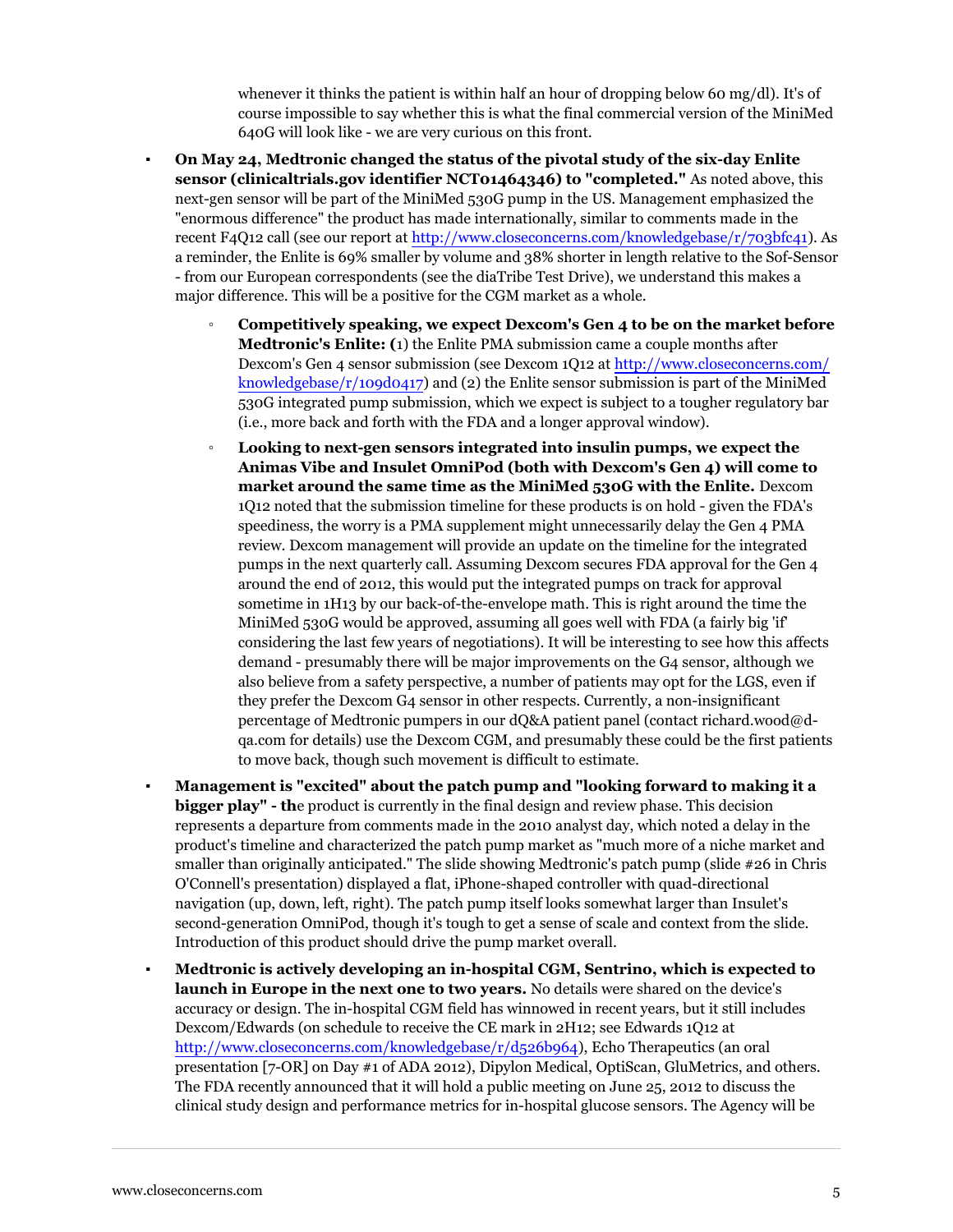gathering input from a broad array of stakeholders, including clinicians, academia, government, industry, clinical laboratories, and others. In the meeting's background description, FDA notes that in-hospital glucose sensors are "not widely available," in part due to the "challenges in designing and studying these complex devices." To that end, the public meeting will focus on (1) the clinical studies and data needed to adequately validate the performance of these devices in the intended use population and (2) discussion of metrics that may be used to evaluate results to demonstrate a safe and effective device. The workshop will be held from 8am-5pm at FDA's White Oak Campus and will also be webcast. Those wishing to attend must register at <http://1.usa.gov/KJBa1r> before the deadline on June 15, 2012. We certainly look forward to learning more about FDA's perspective and how future guidelines may soon shape the field.

- **Management briefly commented on mySentry, calling it "revolutionary" and noting, "We're not even reimbursed for this device, and we've already sold a large number of these to patients."** Medtronic is presenting an intriguing poster with mySentry data at ADA 2012 (914-P). For more on mySentry, see [http://www.closeconcerns.com/knowledgebase/r/aca26119](/knowledgebase/r/aca26119) for our report on the device's approval in early January 2012. As a reminder, mySentry allows parents and caregivers to see real-time insulin pump and glucose trend information from another room. The device fits into Medtronic's Lifetime Diabetes Care: Diagnostics (iPro2), Treatment (MiniMed 530G), Consumer CGM Monitoring (Enlite), Connected Care Monitoring (mySentry and CareLink).
- **In other big news today, Medtronic announced it has partnered with the Helmsley Charitable Trust and JDRF to develop a redundant glucose oxidase/optical CGM sensor for the artificial pancreas.** By combining both an optical sensor and a glucose oxidase sensor into a single device, Medtronic believes the CGM readings will become more accurate, reliable, and safe. Though it is quite intuitive, we cannot recall seeing data combining an optical and glucose oxidase sensor (we have seen presentations suggesting multiple sensors are better than one; see page 124 of our ADA 2011 Full Report at [https://closeconcerns.box.net/shared/](https://closeconcerns.box.net/shared/dz9hr6m94mu0ehsteybc) [dz9hr6m94mu0ehsteybc](https://closeconcerns.box.net/shared/dz9hr6m94mu0ehsteybc)).
	- **The partnership is one of the largest collaborations to date by JDRF and the commitments are up to \$17 million in funding over the duration of the threeyear program.** As a reminder, the Sensor Initiative is funded at a total \$20 million, meaning Medtronic has certainly secured the lion's share of the funding. The initiative funds research for a maximum of three years and seeks to improve all aspects of sensors, including performance, reliability, accuracy, calibration, form factor, etc. Applications may be submitted by for-profit entities as well as nonprofit organizations, public and private universities, colleges, hospitals, laboratories, and units of state and local governments. This is Medtronic's first collaboration with the Helmsley Charitable Trust. The partnership's funding is tied to a series of performance-based milestones within an agreed upon research plan (no details specified). The full plan is expected to take up to three years to fully complete, depending on the speed of various plan components. Payments will be made by JDRF only upon satisfactory completion of each of the milestones
	- **As we understand it, Medtronic has built a prototype combo sensor.** No timeline has been disclosed, though we assume this would come to market in well over five years given the aforementioned optical sensor timeline. At ADA this year, we note that Medtronic is also presenting a poster on a combo CGM/insulin infusion set (901-P).
	- **We last heard about Medtronic's optical sensor in the ADA 2011 exhibit hall in a presentation by Dr. John Mastrototaro** (see page six of our report at bit.ly/ vJL8Qc). As a reminder, Medtronic acquired the optical glucose sensing technology in 2009 from Denmark-based PreciSense A/S. Slides from the analyst day put the optical sensor in the "Long-Term - FY17+" category. As FY12 just ended, the optical sensor is at least five years away. We first heard about this deal at the analyst day that year and this is the first news of it since that of which we're aware.